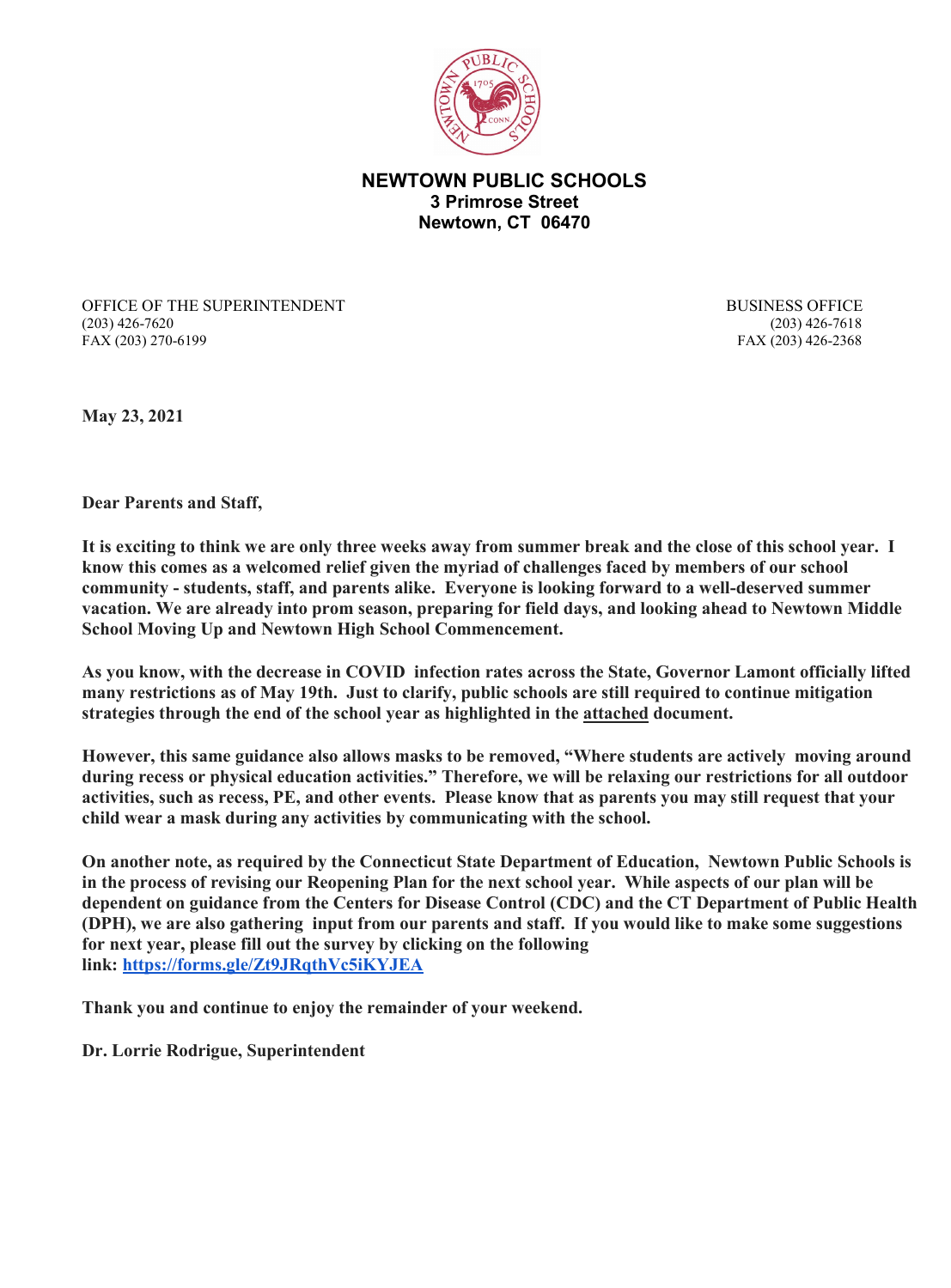

May 20, 2021

## **Universal Mask Policies in School Buildings**

The Connecticut State Department of Education (CSDE), in consultation with the Connecticut Department of Public Health (DPH), issued binding guidance, **Adapt, Advance, Achieve: Connecticut's Plan to Learn and Grow Together** (AAA document) **requiring all students and staff** to wear a face mask when inside a school building, with limited exceptions.

This communication is to confirm that schools must continue to implement those **universal masking policies in school buildings**. As you probably know, on Thursday, May 13, 2021, the Centers for Disease Control and Prevention (CDC) made the announcement that fully vaccinated individuals may stop wearing face coverings in certain settings. However, the CDC confirmed shortly thereafter that **it recommends schools continue to use the current COVID-19 prevention strategies for the 2020-2021 school year**. Connecticut's protocols have been updated as well, via Governor Lamont's executive orders, which confirm that the binding guidance issued by the CSDE in the AAA Document is mandatory.

Specific to outdoor settings, masks are not required, but we recommend continuing mask wearing for students and staff in situations where students and/or staff are outdoors and in close contact while stationary (e.g., sitting/standing together in a group). Where students are actively moving around during recess or physical education activities, masks can be removed. Masks should also be on when going out of the building to recess and back into the building afterward. Good hand hygiene should be emphasized before and after outdoor activities.

We are proud of the meaningful progress Connecticut has made towards reducing the impact of the COVID-19 pandemic. We have all been consistent in applying our suite of mitigating strategies in the school settings, and agreed to Finish Strong, acknowledging that schools are unique settings, and safe and equitable access is a top priority. Right now, many students are not yet eligible for vaccination, middle schools may have partial populations that are eligible while others are not, and some eligible individuals may not have been vaccinated and passed the required time since their shot to be fully vaccinated. **Therefore, the current rule requiring universal mask wearing for all individuals in all school buildings will remain in place at this time.**

We will continue to monitor updated guidance from the CDC to inform planning for the summer and next year.